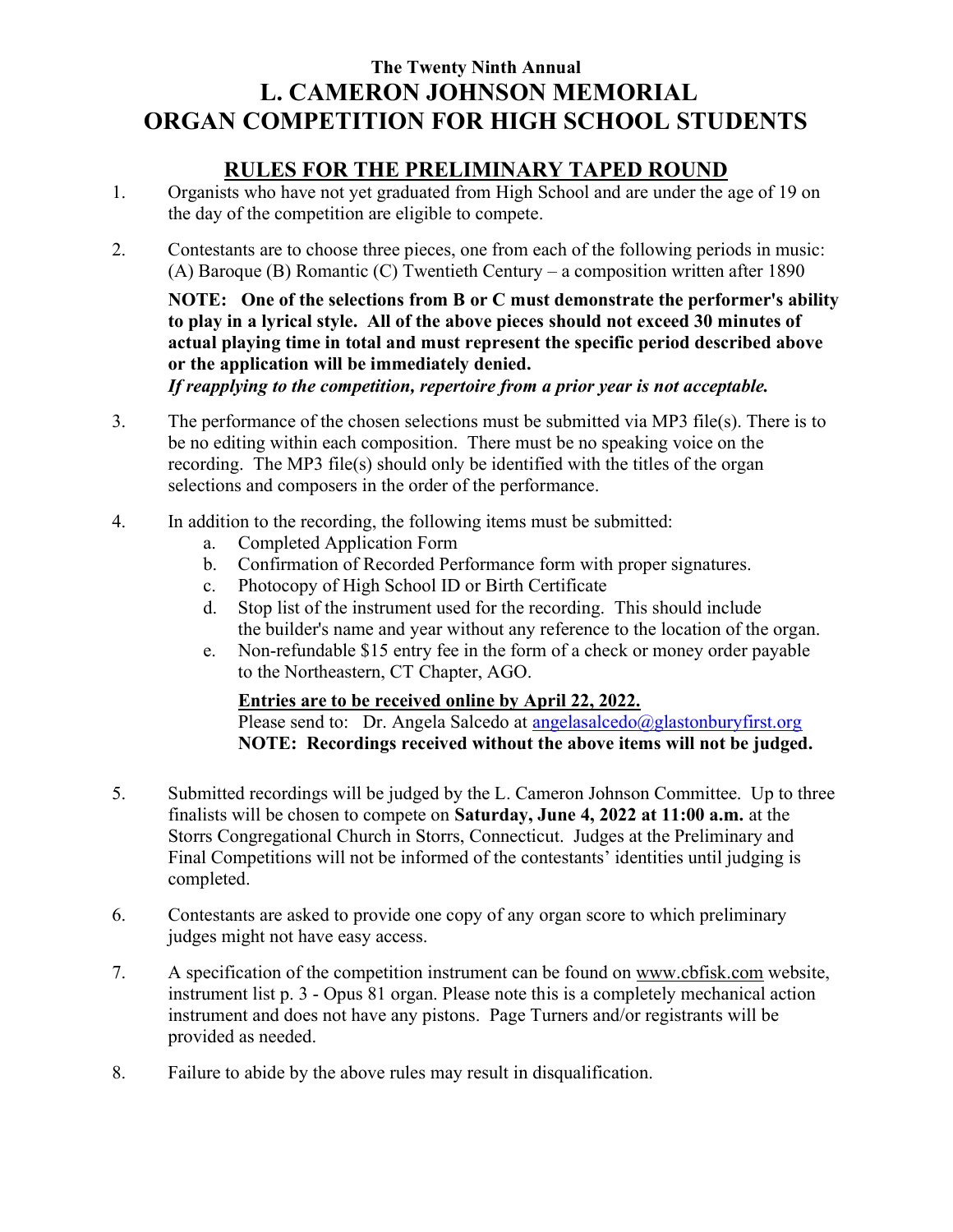# The Twenty Ninth Annual L. CAMERON JOHNSON MEMORIAL ORGAN COMPETITION FOR HIGH SCHOOL STUDENTS

## RULES FOR THE FINAL COMPETITION

- 1. Finalists will be notified by May 1, 2022 of their acceptance into the Final Competition. Finalists must notify the competition chair of their willingness to compete by May 8, 2022. If any finalist declines to participate, the next highest ranking competitor will be eligible.
- 2. Finalists will compete on Saturday, June 4, 2022 at 11:00 a.m. at Storrs Congregational Church, Storrs, Connecticut. A specification of the competition instrument will be provided. Please note this is a completely mechanical action instrument and does not have any pistons. Each player will play the same compositions presented in the preliminary competition. Total playing time must not exceed 30 minutes.
- 3. A maximum of three (3) hours practice time will be allotted to each of the finalists on the Thursday or Friday before the competition. On the morning of the competition, each contestant will be given an additional one (1) hour warm-up time on the instrument. No one may be present with the finalist during these practice times.
- 4. Page turners and/or registrants will be provided as needed. The use of electronic devices will be monitored. No contact with outside parties will be allowed during practice.
- 5. The order in which the contestants perform will be determined by the drawing of numbers by the Northeastern Connecticut Chapter Competition committee.
- 6. The first prize winner will receive a cash award of \$1500. There will be additional cash prizes for second (\$750) and third (\$300) place winners.
- 7. Area hotels and accommodation information will be made available for all the finalists. The Northeastern Connecticut Chapter will not assume any expenses incurred by the finalists, including travel.
- 8. Failure to abide by any of these rules may result in the disqualification of the competitor.

#### PLEASE NOTE:

- 1. Former first prize winners are not eligible to re-apply.
- 2. Former competitors must present an all new program of repertoire.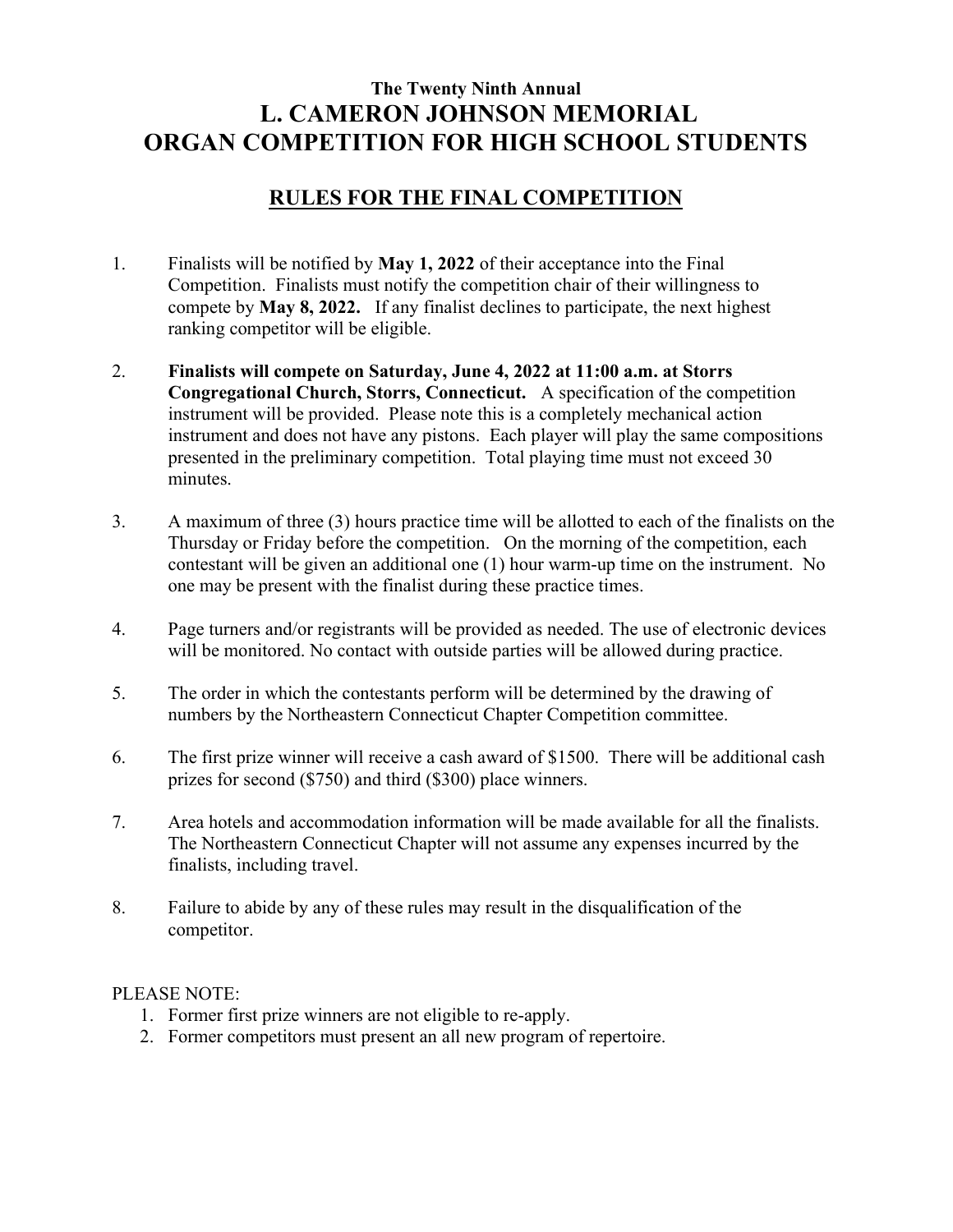# CONFIRMATION OF RECORDED PERFORMANCE

This is to confirm that this MP3 recording of the three organ pieces being sent to the preliminary competition is an unaltered recorded performance made on (date) \_\_\_\_\_\_\_\_\_\_\_\_\_\_\_\_\_\_\_.

I,  $\frac{1}{2}$  (name of applicant), hereby declare this MP3 recording is an unaltered recording of my own performance, continuous, and unedited within each piece.

Date Signature of Applicant

 $\frac{1}{2}$  ,  $\frac{1}{2}$  ,  $\frac{1}{2}$  ,  $\frac{1}{2}$  ,  $\frac{1}{2}$  ,  $\frac{1}{2}$  ,  $\frac{1}{2}$  ,  $\frac{1}{2}$  ,  $\frac{1}{2}$  ,  $\frac{1}{2}$  ,  $\frac{1}{2}$  ,  $\frac{1}{2}$  ,  $\frac{1}{2}$  ,  $\frac{1}{2}$  ,  $\frac{1}{2}$  ,  $\frac{1}{2}$  ,  $\frac{1}{2}$  ,  $\frac{1}{2}$  ,  $\frac{1$ 

 $\frac{1}{2}$  ,  $\frac{1}{2}$  ,  $\frac{1}{2}$  ,  $\frac{1}{2}$  ,  $\frac{1}{2}$  ,  $\frac{1}{2}$  ,  $\frac{1}{2}$  ,  $\frac{1}{2}$  ,  $\frac{1}{2}$  ,  $\frac{1}{2}$  ,  $\frac{1}{2}$  ,  $\frac{1}{2}$  ,  $\frac{1}{2}$  ,  $\frac{1}{2}$  ,  $\frac{1}{2}$  ,  $\frac{1}{2}$  ,  $\frac{1}{2}$  ,  $\frac{1}{2}$  ,  $\frac{1$ 

Date Signature of Witness